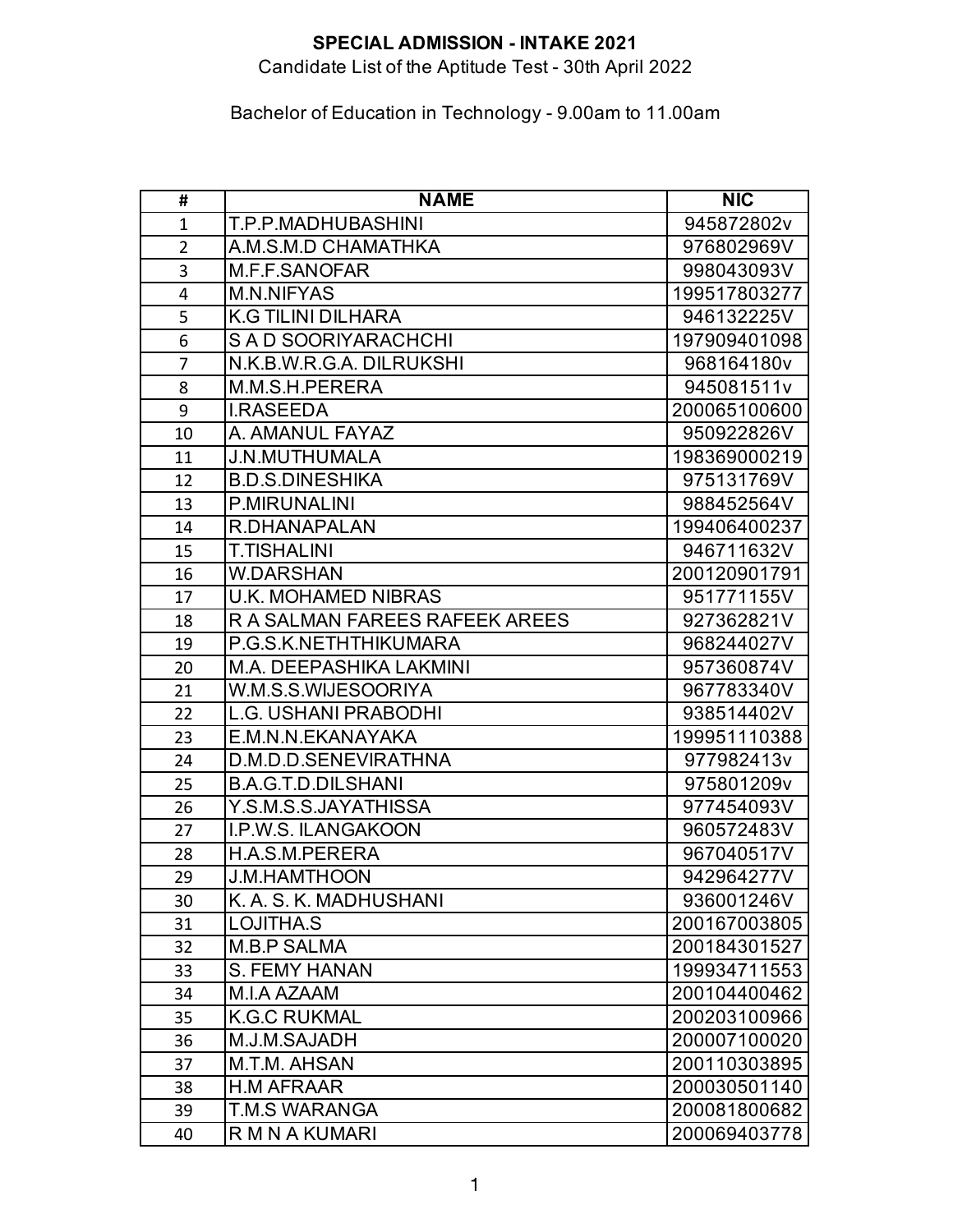# Candidate List of the Aptitude Test - 30th April 2022

| #  | <b>NAME</b>                     | <b>NIC</b>   |
|----|---------------------------------|--------------|
| 41 | <b>M.I.MOHAMED ASRAJ</b>        | 200011303778 |
| 42 | <b>J.SHARAN</b>                 | 200110501583 |
| 43 | <b>M.R SANO AHAMED</b>          | 971181516V   |
| 44 | R.MATHUSANGAR                   | 200109800866 |
| 45 | A.A.N.THIWANKA                  | 982980658V   |
| 46 | A.M.M.ROWSIN                    | 200125403129 |
| 47 | S.KUHANEETHAN                   | 200131101931 |
| 48 | <b>J. THUJANTH</b>              | 200133103410 |
| 49 | <b>J.A. PIRAGASH</b>            | 200134501783 |
| 50 | M.R.M.SHAWWAF                   | 200136400020 |
| 51 | M.F.F. FAWANIYA                 | 200059603767 |
| 52 | A.G.S.NILMINI                   | 200180704708 |
| 53 | <b>S.R.N.C SENANNAYAKKA</b>     | 975552470V   |
| 54 | <b>K.MONISHA</b>                | 995340771V   |
| 55 | <b>S.KURUSHANTHINI</b>          | 200082001124 |
| 56 | A.A.M SARFAN                    | 973222678V   |
| 57 | <b>S.OBIKA WARSHANEE</b>        | 200162104456 |
| 58 | <b>M.U.F.ASRIN HASMATH</b>      | 200069803370 |
| 59 | D. SATHEES                      | 990500576v   |
| 60 | <b>V.W.I.U BANDARA</b>          | 200166602629 |
| 61 | W.M.SEWMINI DEVINDYA SUBASINGHE | 200253101723 |
| 62 | K.G.L L.DEVINDI KOSWATHTHA.     | 997471261v   |
| 63 | L.G.K.KUMARI                    | 200178403902 |
| 64 | K.L.M. ASKY                     | 981413687V   |
| 65 | A.DEWNI SAUBHAGYA SAMPATHI      | 200153900439 |
| 66 | <b>T.G CHATHUSHIKA GIMHANI</b>  | 200177602244 |
| 67 | <b>M.WICRAM</b>                 | 200108400207 |
| 68 | H.K.S. HASINTHA                 | 992607360V   |
| 69 | <b>U.C.GUNARATHNA</b>           | 200059600440 |
| 70 | C.M.JAYALATH                    | 992543639V   |
| 71 | <b>M.THILAKSHANA</b>            | 199975010302 |
| 72 | M.T.MADAPATHA                   | 200116203838 |
| 73 | <b>D.G.S.L PERERA</b>           | 199785110097 |
| 74 | H. AFAS AHAMED                  | 200128202877 |
| 75 | <b>B.M. RILA</b>                | 200113302248 |
| 76 | A.M.YUSRI                       | 200128701720 |
| 77 | <b>M.A.F SHAMEELA</b>           | 200072601964 |
| 78 | <b>N.RASHARD AHAMED</b>         | 200022402368 |
| 79 | A.NIPUNI KAVEESHA DEWMINI       | 200162803431 |
| 80 | <b>K.P.NADEESHAN</b>            | 200104202740 |
| 81 | S.K.R.M.D.M.RATHNAYAKA          | 200073200642 |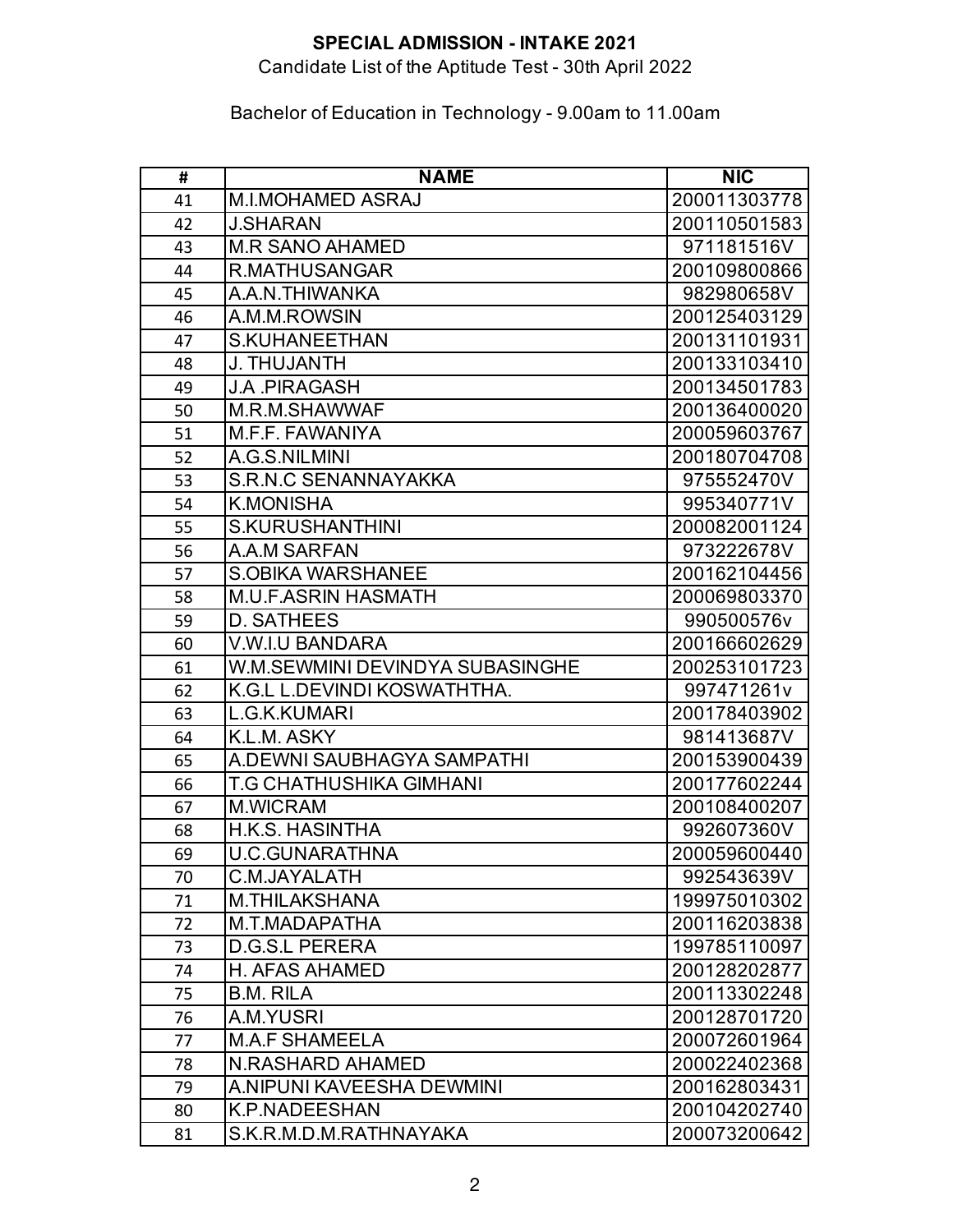# Candidate List of the Aptitude Test - 30th April 2022

| #   | <b>NAME</b>                      | <b>NIC</b>   |
|-----|----------------------------------|--------------|
| 82  | <b>M.K.M SAHEEL</b>              | 981913094v   |
| 83  | M.S.A FASID                      | 200003602323 |
| 84  | <b>M.AHAMED SUTHAIS</b>          | 991922326V   |
| 85  | W.S.H.A.WITHANA                  | 200070802644 |
| 86  | R.GOSHIKAN                       | 200116400082 |
| 87  | K.B.P.S. ABEYKOON                | 200133700910 |
| 88  | W.M.A.S.DILHARA                  | 200152902100 |
| 89  | V.A.N.L.JAYAWARDHANA             | 996241831V   |
| 90  | H.B.M.U.MADUWANTHI               | 200081001332 |
| 91  | R M DJ RATHNAYAKA                | 200166703540 |
| 92  | D.A.S.N.A.SENADHEERA             | 200166600561 |
| 93  | P.RANSITHA                       | 200062403407 |
| 94  | K. K. R. SHEHARA                 | 200185303834 |
| 95  | <b>J.THARSHAN</b>                | 199929210605 |
| 96  | A.G.S.D BANDARA                  | 200028601858 |
| 97  | <b>S.AASIK AHAMATH</b>           | 199933111882 |
| 98  | R.M NETHMI NISSANSALA RATHNAYAKA | 200064000715 |
| 99  | M. ACHINTHA SANDARUWAN KUMARA    | 200030300232 |
| 100 | P.JAJEEVAN                       | 200005902450 |
| 101 | <b>T.KIRUSHANTHAN</b>            | 981122933v   |
| 102 | K.K.L.KUMARASINGHE               | 200116001958 |
| 103 | <b>V. VITHURSHAN</b>             | 991243801V   |
| 104 | <b>U.NILAKSHAN</b>               | 200200900109 |
| 105 | Y.A.N.D YAHAMPATH                | 200130801340 |
| 106 | <b>MDMD</b>                      | 998877665544 |
| 107 | <b>W.D.K.FERNANDO</b>            | 200159801240 |
| 108 | T.A.R. CHAMEERA                  | 991211691V   |
| 109 | H.M.G.N.T.BANDARA                | 200120602660 |
| 110 | A.H.C.PIYARATHNA                 | 200250302298 |
| 111 | M.L.T.D.MEDDEGODA                | 200006401060 |
| 112 | <b>J.A.PRINCE</b>                | 200134501775 |
| 113 | Y.THANUJA                        | 200072303979 |
| 114 | P.T.AATHIL MOHAMMED              | 200201302790 |
| 115 | K.THANULAXSY                     | 200059502889 |
| 116 | D. R. H. S KARUNARATHNA          | 200175804249 |
| 117 | H.C.T. RAJ                       | 200118800377 |
| 118 | <b>M.S.SAAIMA</b>                | 200252404309 |
| 119 | <b>S.SARFIN AHAMED</b>           | 992167793v   |
| 120 | A. FATHIMA NAFRIN                | 200062004088 |
| 121 | D.B.P.D.KESHANI                  | 200085603778 |
| 122 | K.G.V.S.PRARTHANA                | 200180603609 |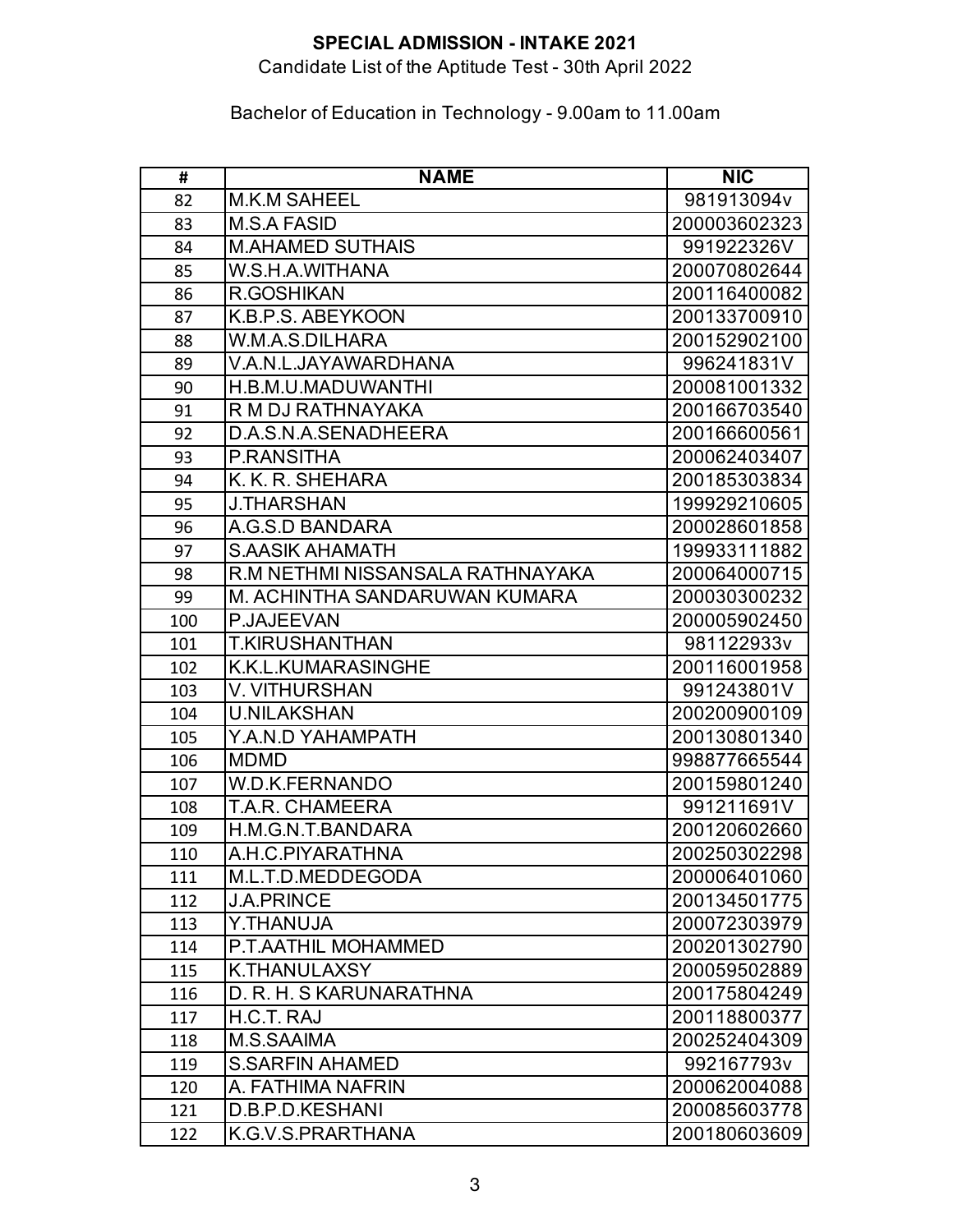# Candidate List of the Aptitude Test - 30th April 2022

| #   | <b>NAME</b>                       | <b>NIC</b>   |
|-----|-----------------------------------|--------------|
| 123 | N.D.RATHNAPPULI                   | 200162000501 |
| 124 | M.A.F ASRA                        | 997921194V   |
| 125 | <b>B.STALINI JOILINI</b>          | 200066604151 |
| 126 | M.J.S.JAYARATHNA                  | 200080803296 |
| 127 | N.B.W.G.RANGI MASHILA DUAHWANTHI  | 200154101274 |
| 128 | A.C.HAFSA                         | 200067803576 |
| 129 | K.U.T.WIJAYABANDARA               | 200201501663 |
| 130 | K. K. JENSY                       | 200182003524 |
| 131 | M.I.Z.IFARA                       | 200182703972 |
| 132 | W.M.R. SUBHASHINI                 | 200073002083 |
| 133 | I.M.G.R.T. KARUNARATHNA           | 200202100805 |
| 134 | <b>TEST</b>                       | 222222222222 |
| 135 | S. ILMA                           | 200077602874 |
| 136 | <b>HAMSHAVARTHAN. G</b>           | 200103303143 |
| 137 | Y. ABEYWICKRAMA                   | 200154802341 |
| 138 | A.P.T. MADUSANKA                  | 200008403968 |
| 139 | <b>G.MENAKA</b>                   | 200170602862 |
| 140 | MR.V.TILAXAN                      | 200131803894 |
| 141 | K.M.R.T.VIDYANANDA                | 200085501702 |
| 142 | K.P.D.SANDAREKHA                  | 200154300880 |
| 143 | A. ABDUL RAAFI                    | 965701583v   |
| 144 | AH. FATHIMA AJEEFA                | 200163603788 |
| 145 | N.A.MASVI                         | 200127802514 |
| 146 | Y. F. SUMAIYA                     | 200069402666 |
| 147 | K.D.P.R.JAYASINGHE                | 200116101830 |
| 148 | W.M.T.D.SENADEERA                 | 200253104188 |
| 149 | <b>I.MOHAMED ASFAR</b>            | 991050671v   |
| 150 | W.M JANITH DILSHAN WIJEBANDARA    | 200106401034 |
| 151 | K.M.CHALITHA RUWAN DILHARA        | 200020600243 |
| 152 | W.D. WEERASEKARA                  | 200111101713 |
| 153 | A.G.MOHAMED SAJEETH               | 970783270V   |
| 154 | W.H.P.P METHDHARA                 | 200060701592 |
| 155 | M.R.J.C. BANDARA                  | 200057800603 |
| 156 | <b>R.VENUPRIYAN</b>               | 200114503401 |
| 157 | U.B.K.NEELA CHANDIKA KUMARASINGHA | 200031301497 |
| 158 | <b>T.M.K.C THENNAKOON</b>         | 200169500160 |
| 159 | K.M.H.D.GUNARATHNA                | 200200100229 |
| 160 | W.G.A.D.DDESHAPPRIYA              | 199966102023 |
| 161 | M.F. SHIMRA                       | 200070303007 |
| 162 | V. ROSHANI                        | 200154001775 |
| 163 | R.M.T.PRABHATH                    | 200104900133 |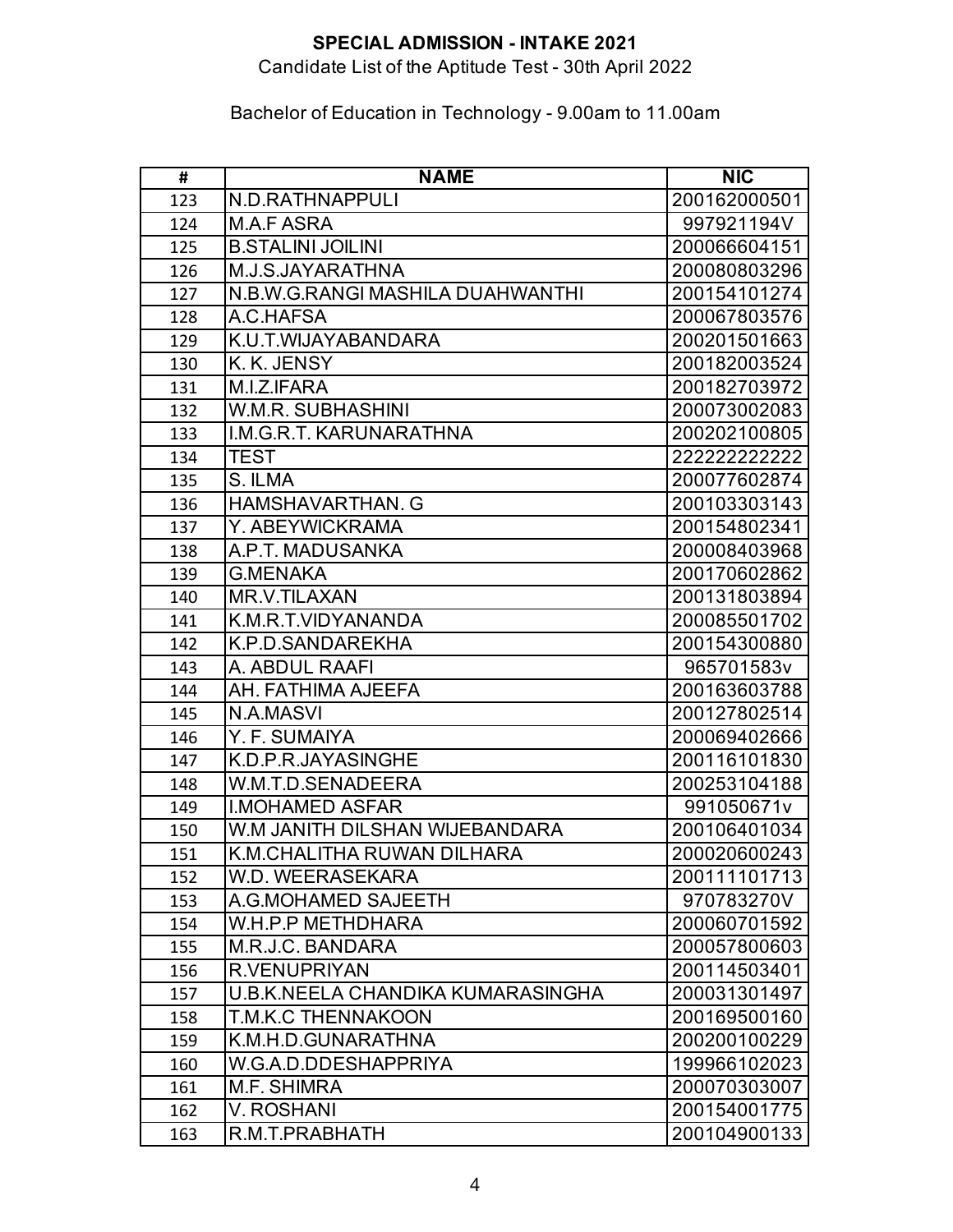# Candidate List of the Aptitude Test - 30th April 2022

| #   | <b>NAME</b>                      | <b>NIC</b>   |
|-----|----------------------------------|--------------|
| 164 | <b>K.BHAGYA THATHSARANI</b>      | 200173801410 |
| 165 | <b>B.V.THARUSHA SANDEEP</b>      | 200201301336 |
| 166 | K.V.A.H.N.JAYASINGHA             | 200084501058 |
| 167 | H.M.D.S.HERATH                   | 200167703722 |
| 168 | <b>H.A. GUWANEE NIMTHARA</b>     | 200182700922 |
| 169 | <b>V.DILRUKSHAN</b>              | 200200203053 |
| 170 | A.H. FATHIMA SAMA                | 200170503960 |
| 171 | <b>H.M.RUWAN LAKMAL HERATH</b>   | 200100301023 |
| 172 | S. B. W. D. PREMASIRI            | 200070203583 |
| 173 | M.H.F.MIFRA                      | 200176303673 |
| 174 | W.M.V.C.P.MADURANGA              | 200126302512 |
| 175 | G.G.K.K.BANDARA                  | 200127602262 |
| 176 | <b>B.D.W.G.N.R.G.MEDIWAKE</b>    | 200063700506 |
| 177 | <b>M. FATHIMA SASEENA</b>        | 200252603010 |
| 178 | J.O.K.K. FERNANDO.               | 928081206v   |
| 179 | D.M.S.B.DISSANAYAKE              | 200119000165 |
| 180 | M. FATHIMA ASRA                  | 200186002941 |
| 181 | <b>F. SABIRA</b>                 | 200157203790 |
| 182 | R.P.S.VINODANI                   | 200156500171 |
| 183 | U.H.JANEESHA NIMNADI GUNARATHNA  | 200171503566 |
| 184 | Z.M. NUSHATH                     | 200201603440 |
| 185 | E.A.K.S.EKANAYAKA                | 200078201170 |
| 186 | M.D.M. AFLY                      | 200005400671 |
| 187 | <b>B.W.D.M.S.K DISSANAYAKE</b>   | 200108002615 |
| 188 | A.H.M HARITH                     | 200102903249 |
| 189 | M.S.A.I. DE SILVA                | 200175303067 |
| 190 | H.M.S.M.A MUSNI                  | 200026403095 |
| 191 | <b>U.B.U.SANDAMINI</b>           | 200169201128 |
| 192 | K.G.S.A.J.BANDARA                | 200059002695 |
| 193 | <b>M.N.M SHAHEER</b>             | 982871204v   |
| 194 | D.M.K.I. MANDUWANTHI             | 200079900770 |
| 195 | P.JITHEESKARAN                   | 991860754V   |
| 196 | K.P.H. KASUNI WASANA DISSANAYAKA | 200068102681 |
| 197 | <b>P.M.SANDUNI THARUKA</b>       | 200178202000 |
| 198 | M.M.F.MAFANA                     | 987863854V   |
| 199 | S.G.M.A. SEWWANDI                | 200252000646 |
| 200 | M. J. J. WEERASEKARA             | 200179700483 |
| 201 | <b>S.KAPILASH</b>                | 200133800134 |
| 202 | S.A.P.U.SAMARASINGHE             | 200151300941 |
| 203 | R.M.RIMSAN                       | 991746811v   |
| 204 | <b>H.W.G.S KARUNARTHNA</b>       | 200018603245 |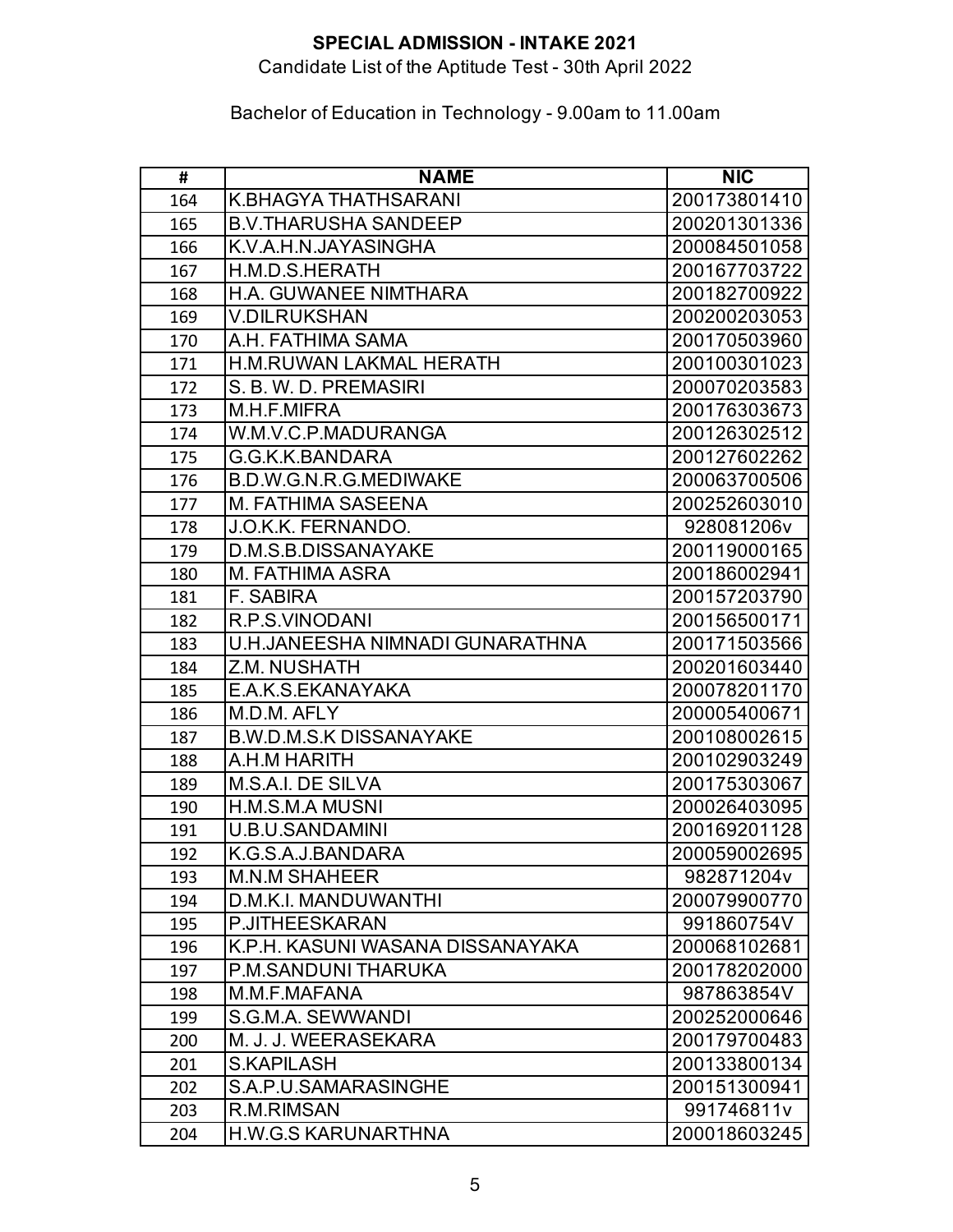# Candidate List of the Aptitude Test - 30th April 2022

| #   | <b>NAME</b>                         | <b>NIC</b>   |
|-----|-------------------------------------|--------------|
| 205 | W.H.V.N JINAWANSHA                  | 200023603149 |
| 206 | <b>J.A. PABA MADUHANSINI</b>        | 200160900862 |
| 207 | S.JEVARAJAN                         | 200009102714 |
| 208 | E.A.D.N.EDIRISINGHE                 | 200119201693 |
| 209 | T.M.K.MADUSHIKA                     | 200252202437 |
| 210 | P.G.S.KAVINDHYA                     | 200252901005 |
| 211 | P.W.R.NISANSALA                     | 200180004050 |
| 212 | V.G.H.DEWMINI                       | 200078702653 |
| 213 | G.A. SASHIKA SUMUDITHA JAYAWICKRAMA | 748312935v   |
| 214 | A.S.K.ABERUWAN                      | 200158200786 |
| 215 | D.K.U.RESHAN                        | 200110901933 |
| 216 | R P H IMALKA                        | 200117502662 |
| 217 | <b>R.M.S.N RATHNAYAKE</b>           | 200108401130 |
| 218 | N.M.NASLEEM                         | 200123103166 |
| 219 | W.A.S.S.WIJEWARDHANA                | 200153600734 |
| 220 | S.P.S.L.SENADEERA                   | 200202000761 |
| 221 | S.M.SOORIYAARACHCHI                 | 990662509V   |
| 222 | H.A.M.C.HARSHANATH                  | 200109600725 |
| 223 | U.G.T.KAUSHALYA                     | 985171475V   |
| 224 | <b>D P NAVEEN PABASARA</b>          | 200102503174 |
| 225 | H.L.H.AMAL                          | 200015801223 |
| 226 | W.A.R.M.N.WIJESINGHE                | 200183002867 |
| 227 | M.M.P.C.K. HERATH                   | 200103302252 |
| 228 | <b>M.B.A DILSHAN</b>                | 200108302638 |
| 229 | M.M.ASRIF                           | 200009903455 |
| 230 | K.D.S.V.SANDAMALI                   | 200053601562 |
| 231 | <b>H.M.S R DHARMADASA</b>           | 9812626697V  |
| 232 | S.M.A.D.BANDARA                     | 991125116V   |
| 233 | H.M.FAYAS                           | 200011803139 |
| 234 | J.M.H.P.K.JAYASUNDARA               | 200073902465 |
| 235 | <b>H.A NIMESH</b>                   | 200035901315 |
| 236 | K.A.M. SULAKKHANA                   | 200251701913 |
| 237 | J.M.T.MADUSANKHA                    | 199834510337 |
| 238 | <b>M.AMASHA SANDEEPANI</b>          | 200170400079 |
| 239 | H.S.L.D.SILVA                       | 200201701770 |
| 240 | M.N.M.RAAKIB                        | 200120701103 |
| 241 | M.A.D.EKANAYAKE                     | 200008701546 |
| 242 | W.W.RAVEENA                         | 200175801290 |
| 243 | H M M C S HERATH                    | 200155901884 |
| 244 | <b>D.N.J.S.K DISSANAYAKE</b>        | 200108601409 |
| 245 | R.A.P.PASINDU MALSHAN               | 991280626v   |